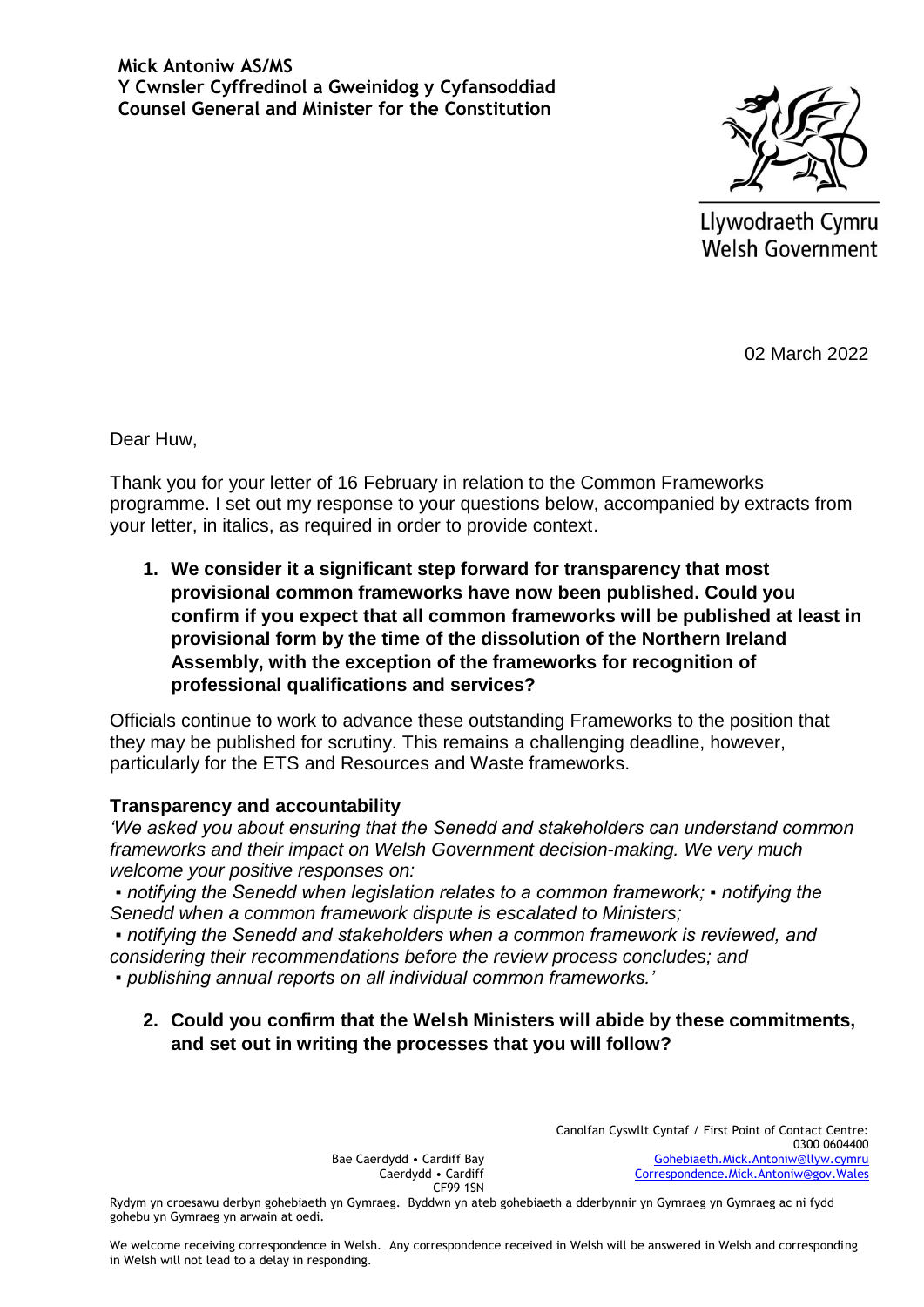I confirm that the Welsh Ministers will abide by these commitments to notify the Senedd and that the relevant Committees will be notified by letter on such occasions. The exact format of the annual reporting mechanism is currently being worked through at an official level.

*'We also asked about meeting your commitment in the Inter-institutional Relations Agreement to "maintain a dedicated page of its website providing all relevant formal intergovernmental agreements, common frameworks, concordats, memorandums or other resolutions that the Welsh Government has in place with the UK Government." You explained that finalised frameworks would be published on the Welsh Government website.'* 

**3. Given that common frameworks have now been in operation for over a year, we consider this insufficiently transparent. We believe that such a page should be set up as soon as possible, even if you consider it expedient to provide links to the UK Government website until frameworks are finalised. Could you confirm the date when you expect this to become available?**

A [Constitutional Affairs and Intergovernmental Relations](https://gov.wales/constitutional-affairs-and-intergovernmental-relations#Concordats) webpage exists on the Welsh Government website. The current plan is to add Common Frameworks to this website when the majority have been finalised. Officials are currently working to establish a timescale for adding the current links to the frameworks to the website in the interim. I commit to updating the Committee when this has taken place.

### *Making decisions and resolving disputes*

*'We discussed how the four governments will make decisions and resolve disputes through common frameworks. Common frameworks do not generally provide for stakeholders to be routinely involved in intergovernmental decision-making processes.'* 

**4. Could you explain the reasons for this approach? How you will keep stakeholders routinely informed of intergovernmental discussions through common frameworks?**

Stakeholders will continue to be consulted on developments in policy in the usual way. The Welsh Government commits to notifying stakeholders of the upcoming review points of Common Frameworks and of any recommendations by the Senedd.

**5. Some common frameworks provide for the making of legislation or policy to be postponed until the four governments have agreed on how to proceed. What risks have you identified with this approach?** 

We regard this as being a sensible position given the benefits of a four government approach in considering and potentially implementing policy in these areas.

### **6. Have any Welsh Government policies or initiatives been delayed because of the common frameworks process?**

I am not aware of any delay and would be surprised if it had occurred as the processes of the Common Frameworks are now an intrinsic part of how policy is developed in the areas where they apply.

#### **Cross-cutting issues**

*'We discussed the intergovernmental agreement on the process for agreeing exclusions from the Internal Market Act in common framework areas and the agreement of standard*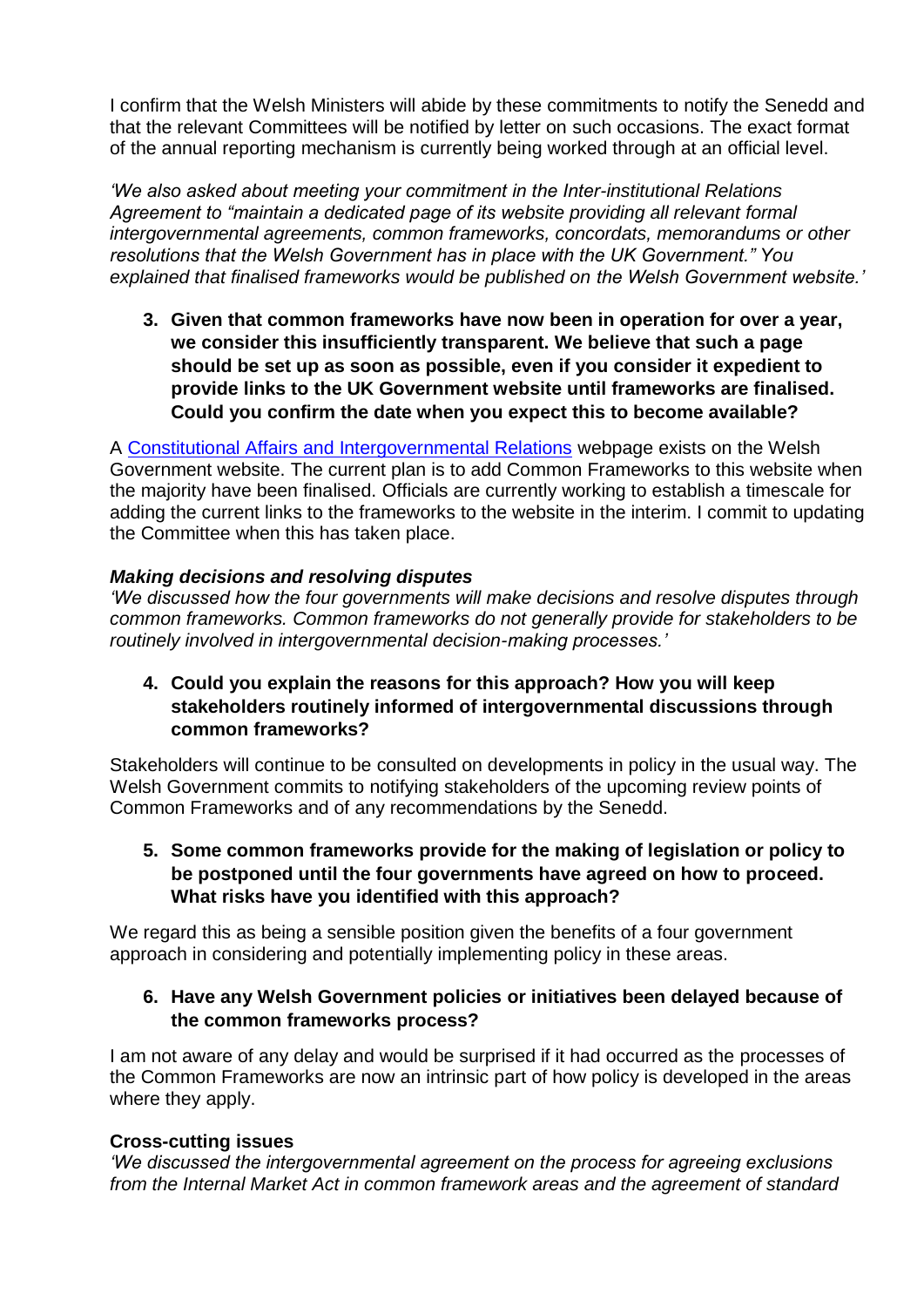*text for common frameworks on international obligations and UK-EU agreements. We would be grateful for further information about how these processes will work in practice.'* 

# **UK Internal Market Act**

**7. Is the Welsh Government seeking, or does it plan to seek, any exclusions through the process for agreeing exclusions from the Internal Market Act in common framework areas?** 

No exclusions have yet been sought by the Welsh Government but all exclusions would have to follow the process as published in December.

## **8. Does the Welsh Government support the Scottish Government's request for an exclusion from the Act for single use plastics legislation?**

Yes, the Welsh Government supports the Scottish Government in the request for an exclusion from the Act for single use plastics legislation.

## **9. What principles or evidence would the Welsh Government rely on if it sought an exclusion?**

Exclusions would be developed through the Common Frameworks process with the party or parties seeking an exclusion providing an evidence base for group members, usually according to the criteria relating to policy development in these areas.

# **10.Would the Welsh Government be likely to seek broad exclusions of whole policy areas, or exclusions of specific items of legislation?**

It is too early on comment on this. The approach taken will be specific to each framework.

## **11.At what point in policy development or the legislative process would the Welsh Government seek an exclusion?**

This will vary from framework to framework.

## **12.Is the Welsh Government content to notify the Senedd and stakeholders when it seeks an exclusion?**

I would expect portfolio Ministers to inform committees, and stakeholders as appropriate, of exclusions in the same way they would of any significant policy development.

## **13.Do you consider that finalised frameworks should make reference to the exclusions process?**

It is not the current intention that the frameworks should reference the exclusions process.

## **Subsidy Control Bill**

## **14.What concerns, if any, do you have about the impact of the UK Subsidy Control Bill on any common frameworks?**

One of the key concerns the Welsh Government has raised in relation to the Subsidy Control Bill is the lack of clarity and detail on the face of the Bill. Many of the provisions are subject to change through the use of secondary legislation and much of the main detail of how the Bill will work in practice will be contained within secondary legislation and guidance.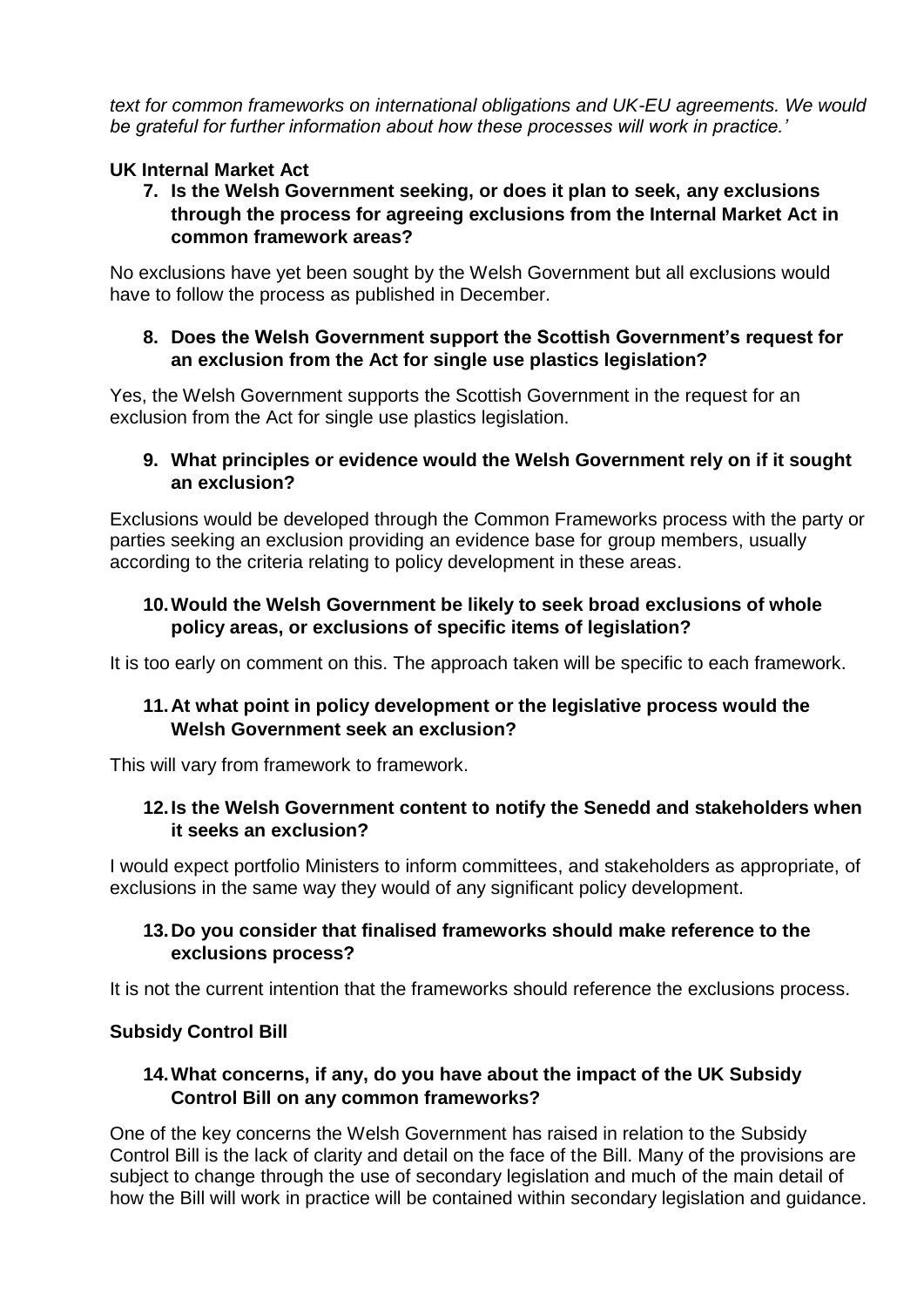It is therefore difficult at this stage to have a clear idea of what possible impact the Bill will have on any common frameworks.

# **Professional Qualifications Bill**

# **15.Do you have any concerns about the impact of the Professional Qualifications Bill on any common frameworks?**

We are working to establish the impact, if any, of the Professional Qualifications Bill on the Mutual Recognition of Professional Qualifications Common Framework.

## **International obligations**

**16. You stated that the UK faces difficulties regarding international obligations. Could you give details of any difficulties you have identified arising from international obligations, particularly in devolved areas or in areas that affect Wales?** 

In terms of any of new international obligations that arise from the implementation of the Free Trade Agreements being negotiated by the UK Government, Welsh Government officials are not aware of any difficulties arising from the deals signed to date. However, as new negotiations take place over time it is possible that we will need to implement obligations which do not necessarily align with our domestic policy ambitions. Officials are engaging with the UK Government to ensure that our views on negotiations are clear and to try and avoid a situation where a trade deal places an obligation on us which we cannot, or do not wish to, implement.

**17.The agreed text on international obligations for common frameworks suggests that frameworks will be based on an updated International Relations Concordat following the conclusion of the Intergovernmental Relations Review. Are there plans to update this concordat, and do you consider that there are any risks if an updated concordat is not agreed?** 

In January 2022, the Welsh Government, along with the UK Government, the Scottish Government, and the Northern Ireland Executive, agreed to use the package of reforms which emerged from the joint IGR Review as the basis for the conduct of intergovernmental relations. While the reform package does not entirely replace the existing Memorandum of Understanding on Devolution, it is anticipated this will become a largely dormant document. In future, we hope that the Review and the package of reforms will be codified in a new MoU and, if all governments agree, underpinned in statute. For the time being, international policy formulation will be developed in line with the current Devolution MoU and its accompanying International Relations Concordat. International obligations will be implemented in line with these agreements. In this respect, the parties will automatically use any updated IR Concordat, and the wider outcomes of the joint IGR Review, as the basis for such international considerations.

**18.The agreed text on international obligations states that the governments will consider "any implications stemming from international trade which have a direct bearing on the operation of the common framework". Do you consider that this gives the Welsh Government adequate involvement in the negotiation of international trade agreements in common framework areas?**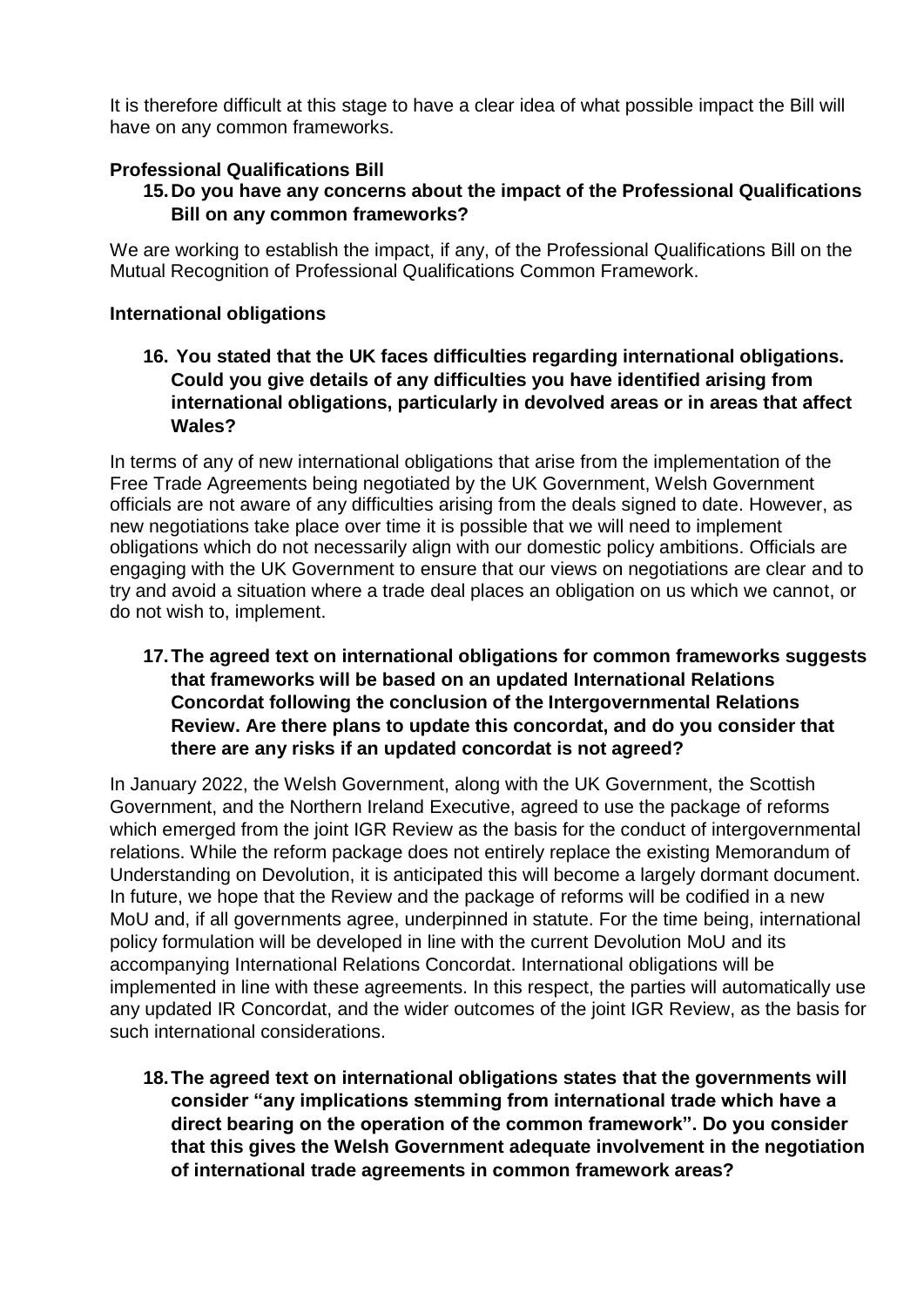We would expect Common Frameworks policy teams in the Welsh Government to promote Welsh interests in these areas through the frameworks groups. The development of frameworks has increased the scope for interaction between the relevant policy teams of the four governments.

### **UK-EU obligations**

**19.Agreed text in some common frameworks describes provision for Welsh Government attendance at meetings established by the UK-EU Trade and Cooperation Agreement's institutional framework. How will you ensure that Welsh Government policy teams in common framework areas coordinate with Welsh Government representatives at UK-EU meetings?** 

Common Frameworks were not intended to provide enhanced engagement on matters relating to the Trade and Cooperation Agreement, and the governance structures within it. That is not their purpose. However, engagement with the UK Government in relation to the Specialised Committees which are established by the TCA, is generally good. That said, the fact that Common Frameworks are supporting improved intergovernmental relations should help to embed the generally good engagement we have seen on TCA governance matters so far.

Policy teams and Welsh Government representatives work closely together in the preparation for specialised committees and working groups. This will include liaison on suggested agenda items, and input into the positions the UK Government proposes to take on the issues being covered at the meetings. Where policy teams wish to attend the meetings, we work with the UK Government to facilitate this. In some cases, it is expected to be Welsh Government representatives who attend the committees – so, for example, representatives from Welsh Government's fisheries policy team, in line with the Fisheries Framework, should expect to attend the committee on fisheries, where an item concerns implementation in an area of devolved competence. In the case of fisheries, it is largely devolved across the UK.

**20.Agreed text on the Northern Ireland Protocol indicates that if the law in a common framework area changes in Northern Ireland by virtue of the Protocol, the four governments will consider the implications of that change in Great Britain and whether to take action. At what point in the EU legislative process will the four governments do this?** 

We would look at individual cases and make a judgement closer to the time, working closely with our partners in England and Scotland.

**21.Some stakeholders in Northern Ireland have raised concerns about the limited extent to which common frameworks are taking account of cross-border links on the island of Ireland. What consideration are the Welsh Ministers giving to this issue in deciding whether to approve common frameworks?**

The frameworks are drafted and agreed on a four-nation basis with sensitivity to the issues affecting Northern Ireland. No framework can be published without clearance from NIE Ministers. In the case of final frameworks, clearance must be obtained from both the NIE First Minister and deputy First Minister.

#### **Changes to the status of retained EU law**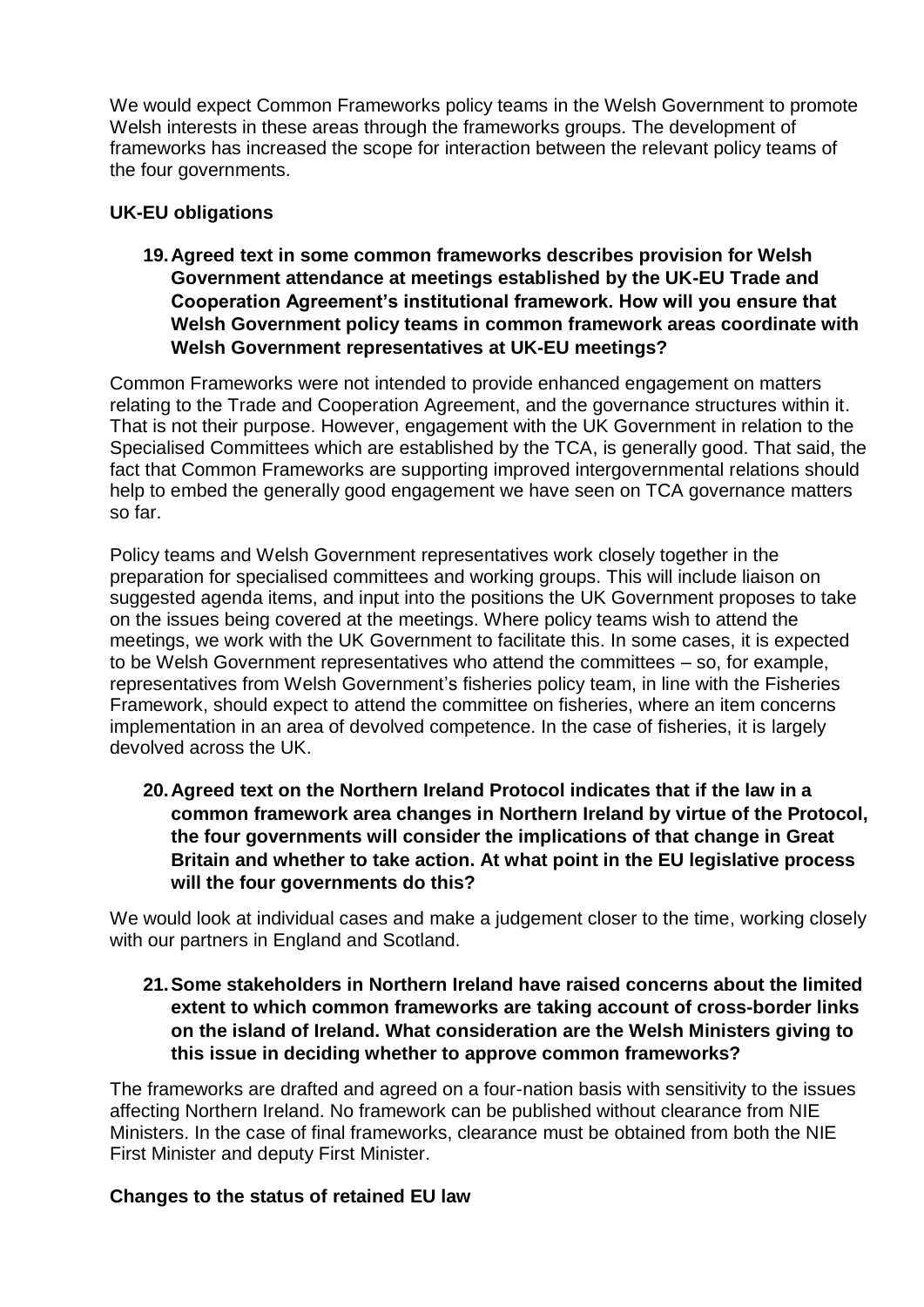**22.You set out your initial response to the UK Government's announcement of plans to legislate on the status of retained EU law. What is your assessment of the extent to which changing the legal status of the body of retained EU law within devolved competence is devolved?** 

In the absence of more detail as to what retained EU law remains on the statute book and the detail of what the UK Government is proposing it is difficult to assess the impact on devolved competence. We would anticipate the review of retained EU law being relevant in a number of devolved areas, most notably environment and rural affairs. However, we are mindful that there is a general restriction within paragraph 5 of schedule 7B of the Government of wales Act 2006. This prevents a provision of an Act of the Senedd from making modifications to the European Union (Withdrawal) Act 2018, which incorporated EU law as it stood on 31 December 2020 into UK law as retained EU law and sets out its current status.

## **23.Do you think that the status of that law needs to be changed? If so, why and how should it be changed? If not, why not?**

While it is acknowledged that the current status of retained EU law is complicated as are some of the distinctions as set out within the European Union (Withdrawal) Act 2018, in the absence of more detail as to what the UK Government is proposing it is difficult to assess any potential impact of the status review and the approach that we might wish to adopt. However, how the UK Government proposes to treat or categorise retained EU law and the implications for Wales will be of significant interest. We will continue to closely monitor the situation and provide the Senedd with regular updates on any new information.

## **24.The UK Government has set out plans to enable retained EU law to be amended more quickly. Could you confirm that any such changes in common framework areas will be managed through common frameworks?**

Where there is any proposed change to a piece of retained EU law, and the subject of that retained EU law is covered by a framework, we would expect the common framework process to apply.

#### **Future divergence from EU law**

*'You said that the Welsh Government should hold EU standards as a minimum and that the Welsh Government intends to maintain and improve upon standards. You also confirmed that the Welsh Government will not be keeping pace with planned changes to EU law on blood, tissues and cells because a joint UK approach is preferred. In correspondence with us in November, you said that the Welsh Government does not have a "central mechanism" to monitor differences between EU and Welsh law.'* 

## **25.Without a central mechanism, how is the Welsh Government monitoring EU law to learn about and understand differences that may develop between Welsh and EU law?**

In areas covered by Common Frameworks and through involvement in negotiations with the EU under the Trade and Cooperation Agreement, Welsh Government officials work closely with their counterparts in the other Governments of the UK and share information, including on relevant developments in EU law and the implications of the Northern Ireland Protocol.